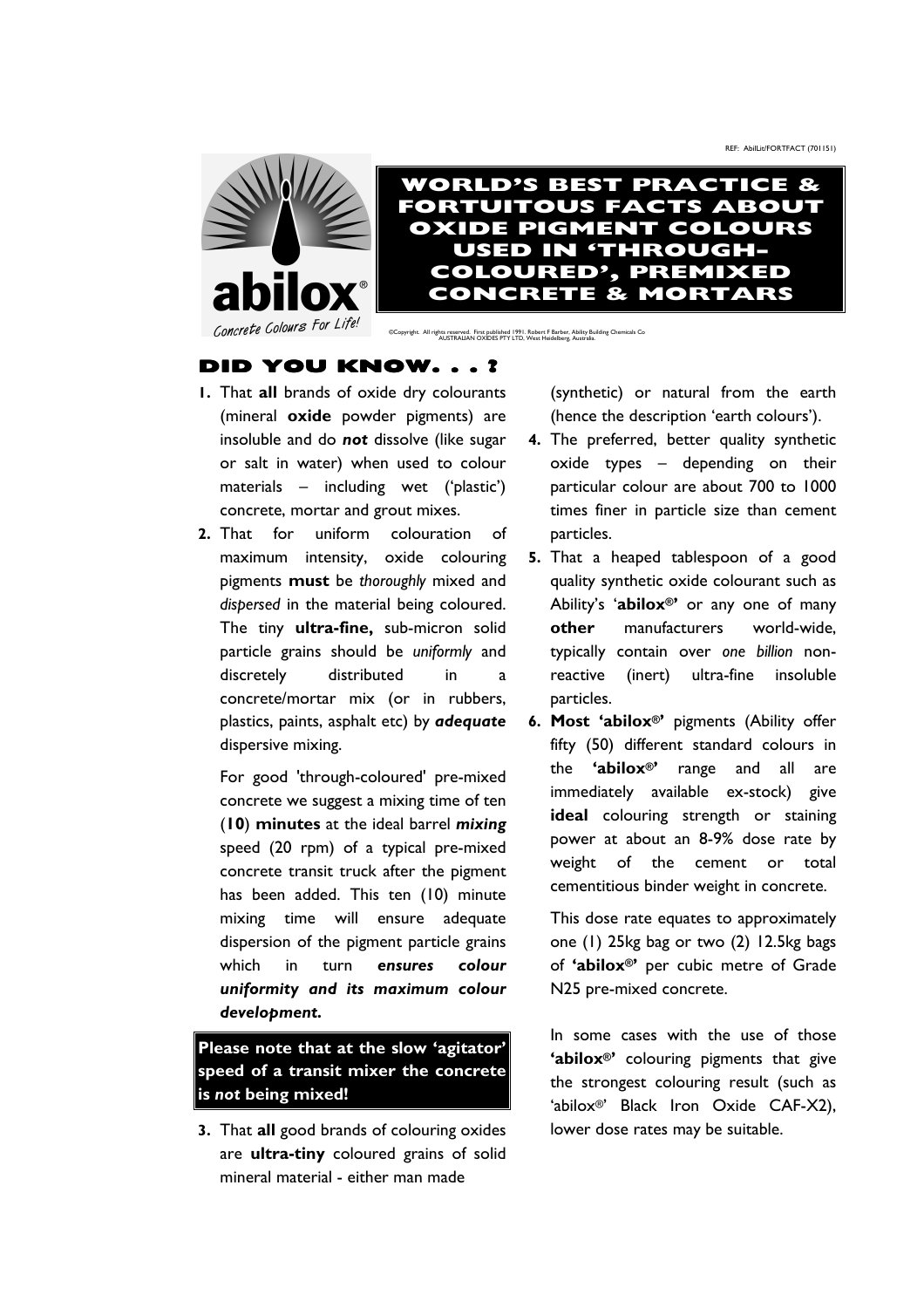- **7.** That *all* brands and types of inorganic mineral oxide colouring pigments **are** exceptionally UV resistant but some inferior varieties may **not** be uniform in colour from batch to batch, may also be very dull in shade, difficult to disperse or they may not be of satisfactory colouring strength for a particular colouring purpose in relationship to their cost).
- **8.** Ability Building Chemicals Co prides itself on producing colouring pigments that are not only colourfast but are of the highest technical quality. This means that each **'abilox®'** pigment is highly uniform in its colouration potential from batch to batch and bag to bag, collectively are all easy-todisperse, have high colouring strength and give the best cost effectiveness.
- **9.** When used in concrete or mortar mixes to permanently colour them, oxide cement pigments are **only** actually mixed into the cement paste 'glue'. The sand (fine aggregate) and 'metal' or pebbles (coarse aggregate) are **not** coloured or pigmented.
- **10.**At a temperature below 180ºC, all '**abilox**®' colouring pigments are resistant to colour change in concrete potentially caused by steam curing or with moisture under pressure (autoclave curing) although if lower than ideal pigment dose rates are used (typically below 4%), the final **overall** concrete colour may be different (usually *lighter* in colour shade) as a result of this concrete curing process when compared with other methods of efficient hardening by adopting the procedure of curing. [See item (D) on page 3]
- **11.**That if the hydrated (hardened) cement 'glue' in hardened concrete is of a poor, weak, non-durable quality and is worn away by traffic or is eroded away by running water and weathering, that the oxide pigment particles (**all** brands) as well as the sand/fine aggregate **are eroded or worn away with it** to reveal the coarse aggregate. These occurrences therefore **reduce** the colouring effect obtained from pigments added into concrete.
- **12.**That the cement 'glue' at the surface of set concrete or mortar may suffer from leached **white salt bloom** (*efflorescence*) or a **weak surface layer** of light coloured cement scum called *laitance*. Both are usually caused by the use of **too much** water in relation to the cement content **or ineffective** curing or *both* [*curing* of concrete or

mortar means a mix water retention (holding) procedure which is important and should be beneficially adopted *immediately* after concrete sets, for at least 7 days and preferably 28 days]-**.** As a result, the ultra-tiny, colourfast colour particles of pigment at the surface are partly or totally hidden from sight by these white or pale coloured surface layers.

- **13.**That these occurrences at the surface 'dilute' the colouring effect of colouring pigments to a viewer's eye to give the *impression* of fading.
- **14.**That the pigment grains have **not** faded due to these occurrences. They are 'masked' or hidden by the **efflorescent** white salt bloom and/or the light coloured **laitance at only the surface of the concrete or mortar.**

**Therefore, for a successful, permanent integrally coloured (or a uniform grey** *unpigmented***) mortar or concrete job, at the surface (as well as underneath) it is important to make sure that the cement 'glue' reaches its full strength and remains as a tough, durable, hard and long-lasting material as** *is* **possible.** 

# **THIS TOUGHNESS, DURABILITY, HARDNESS & LONGEVITY OF THE CEMENT 'GLUE' CAN BE ACHIVED BY:**

(a) Buying quality pre-mixed concrete from a reputable supplier. For instance, an CC & AA (Cement, Concrete & Aggregates Pre-Mixed Concrete Division) supplier could be considered.

Concrete should always have **an** *adequate* **cementitious binder content** as represented by its strength grade or class. For general paving we recommend quality pre-mixed concrete of a minimum compressive strength grade of N25 (25MPa compressive strength at 28 days) and *preferably* the higher N32 (32MPa compressive strength at 28 days) grade.

#### **or**

If mixing a *mortar* for rendering or brick/block laying on the building site (concrete without the coarse aggregate) **do** mix it **very** well ie *very* thoroughly (for a suitably longer time than concrete) with the *least* amount of water possible, and **do** use an *adequate* amount of cement in it.